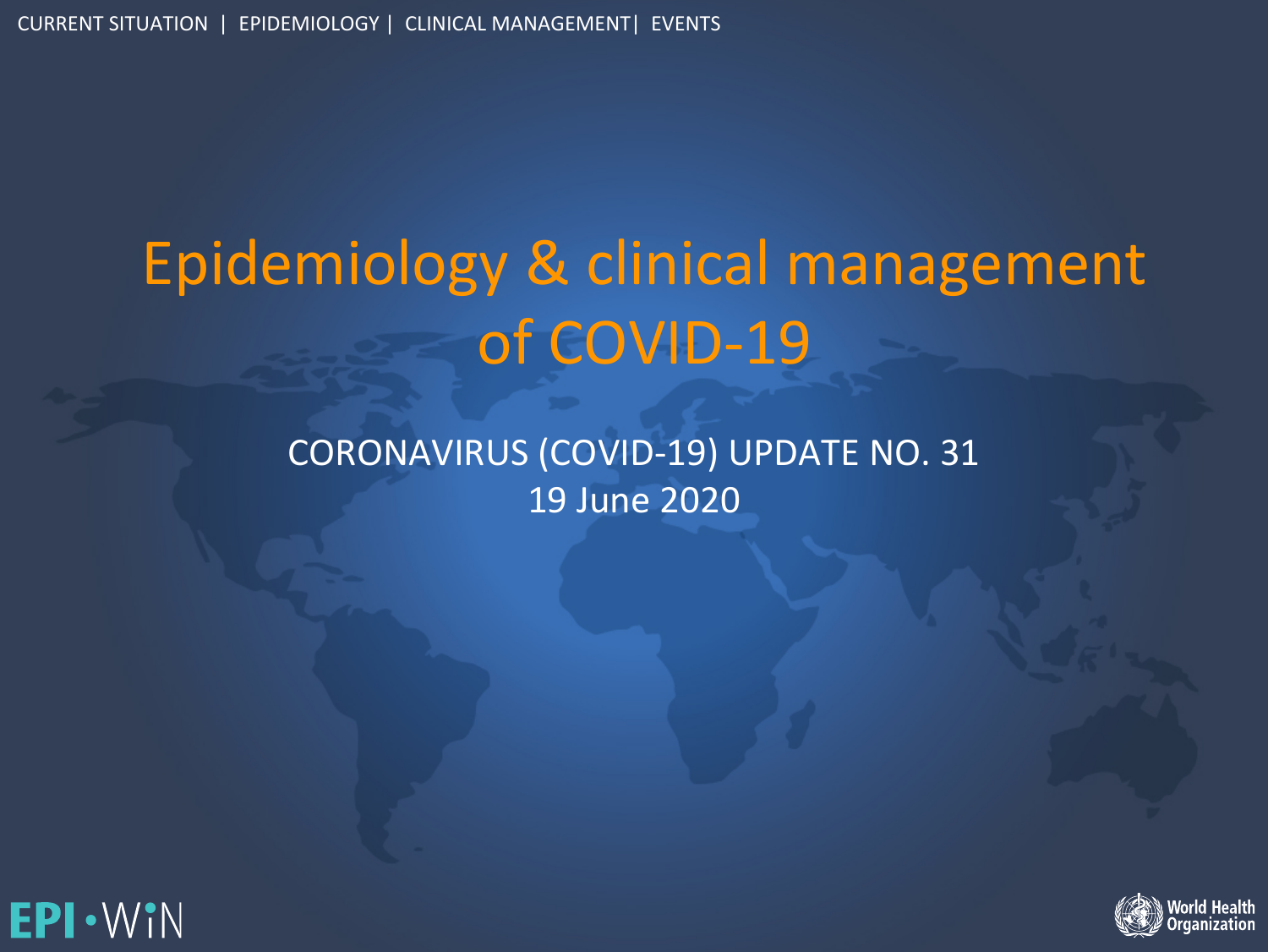## C[urr](#page-6-0)[ent glo](#page-14-0)bal situation

- Nearly 8.25 million COVID-19 cases globally
- Nearly 450 000 deaths

**Top ten countries with the highest number of new cases over the past 24 hours:**

Chile - 36 179 Brazil – 34 918 USA – 27 921 India - 12 881 Russian Federation – 7 790 Pakistan - 5 358 Saudi Arabia - 4 919 Mexico - 4 599 Peru - 4 164 South Africa - 4 078

Data as of 06h00 18.06.20



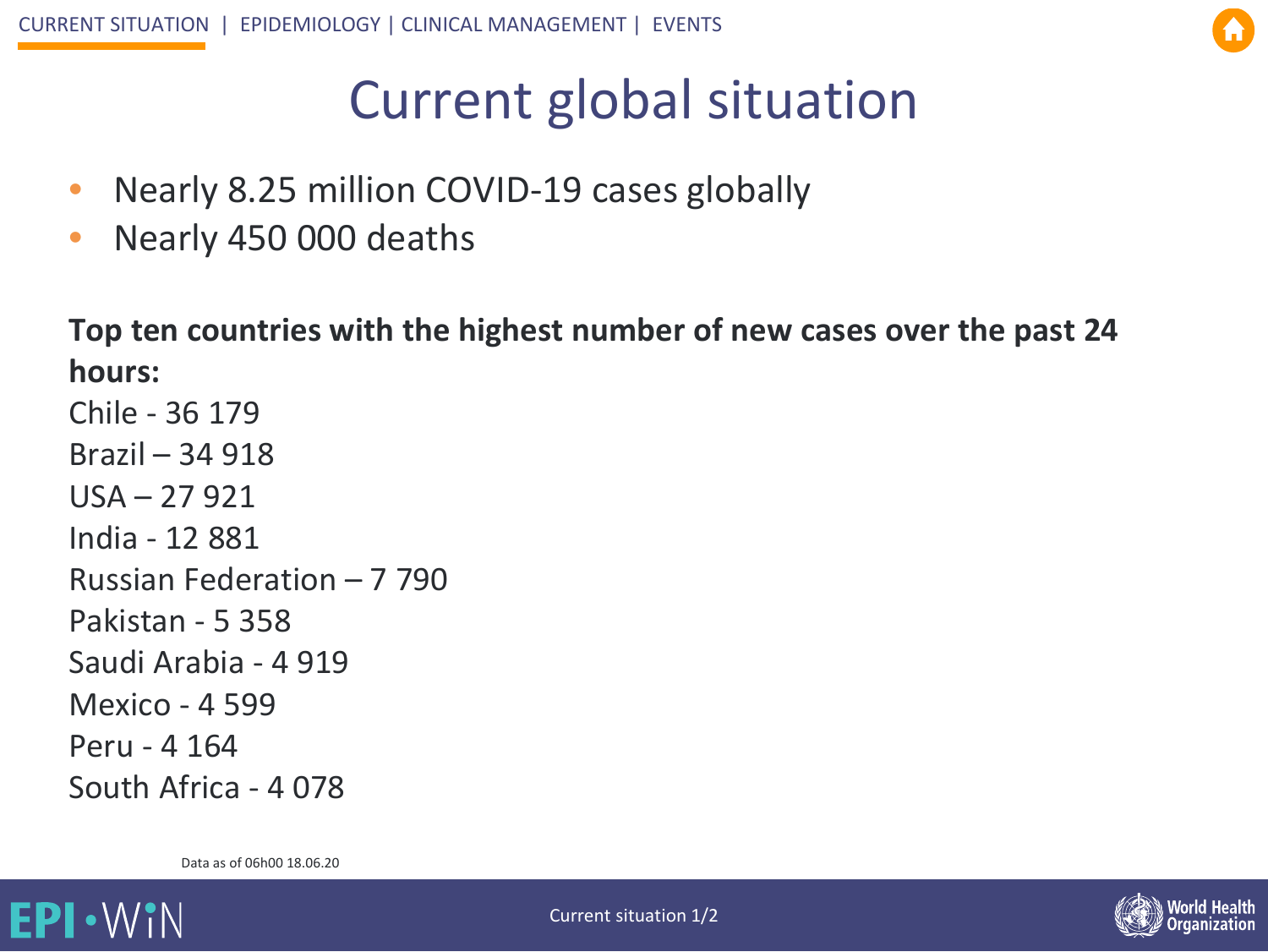EP

VIN

## Curr[ent glo](#page-14-0)bal situation

#### **Number of new deaths of COVID-19 per day, by WHO Region**

<span id="page-2-0"></span>



Current situation 2/2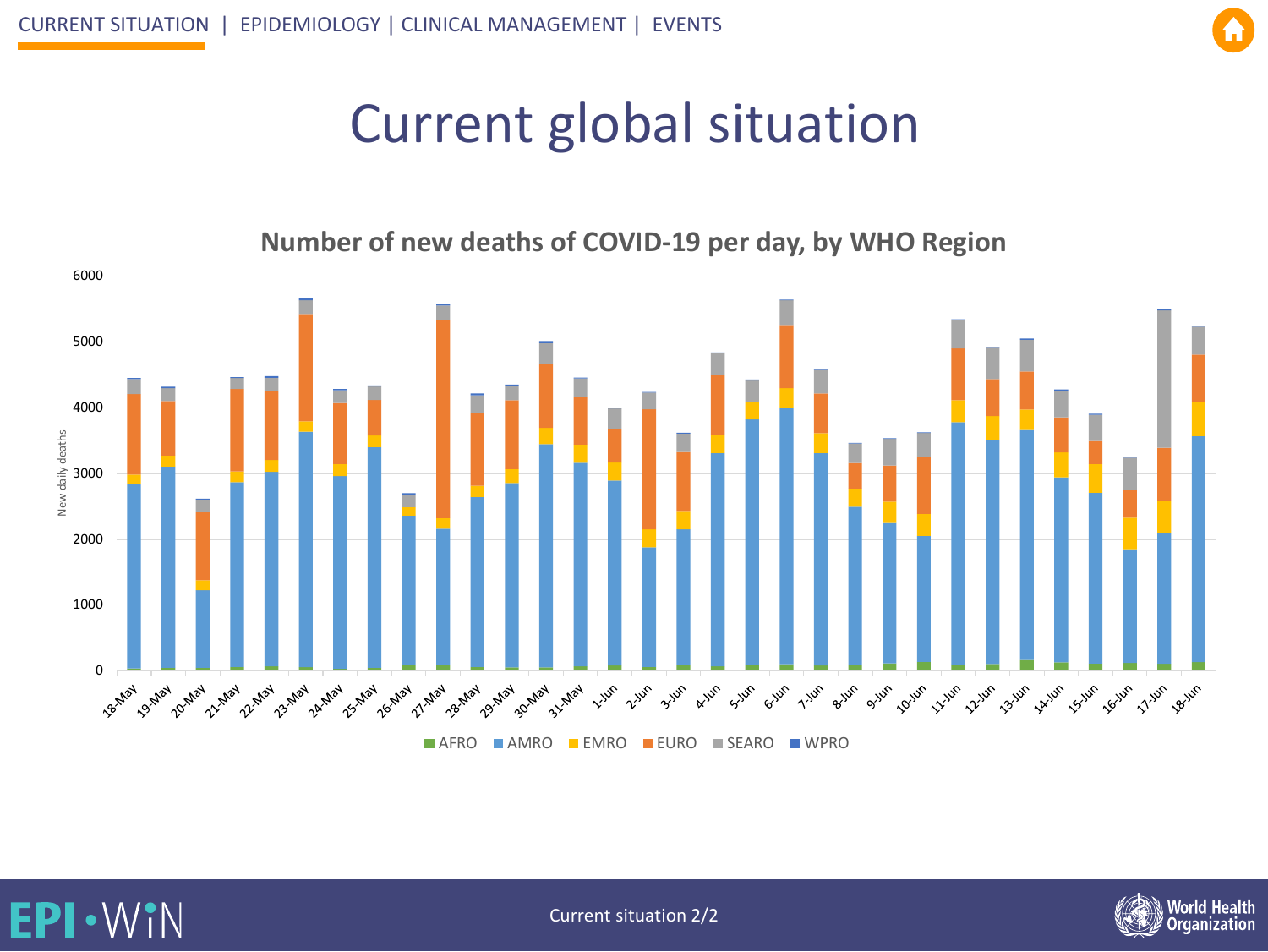#### Epidemiological ch[aracteri](#page-14-0)stics COVID-19

This update covers two recently published reports on the epidemiological characteristics of COVID-19:

One from China<sup>1</sup> and one from The United States of America<sup>2</sup>

Time period analysed:

- **China**: From December 2019 to 20 February 2020
- **USA**: From 22 January to 30 May 2020

Cases and deaths

- **China**:
	- 75 565 total, 55 924 lab confirmed , 2114 deaths
	- Median age: 48 years (IQR: 39-63); 51,1% male
- **USA**:

**EPI · WIN** 

- 1 761 503 total, 1 320,488 lab confirmed, 103 700 deaths
- Median age: 48 years (IQR: 33-65); 48.9% female
- [1. http://weekly.chinacdc.cn/en/article/id/e53946e2-c6c4-41e9-9a9b-fea8db1a8f51](http://weekly.chinacdc.cn/en/article/id/e53946e2-c6c4-41e9-9a9b-fea8db1a8f51)

[2. https://www.cdc.gov/mmwr/volumes/69/wr/mm6924e2.htm?s\\_cid=mm6924e2\\_w](https://www.cdc.gov/mmwr/volumes/69/wr/mm6924e2.htm?s_cid=mm6924e2_w)

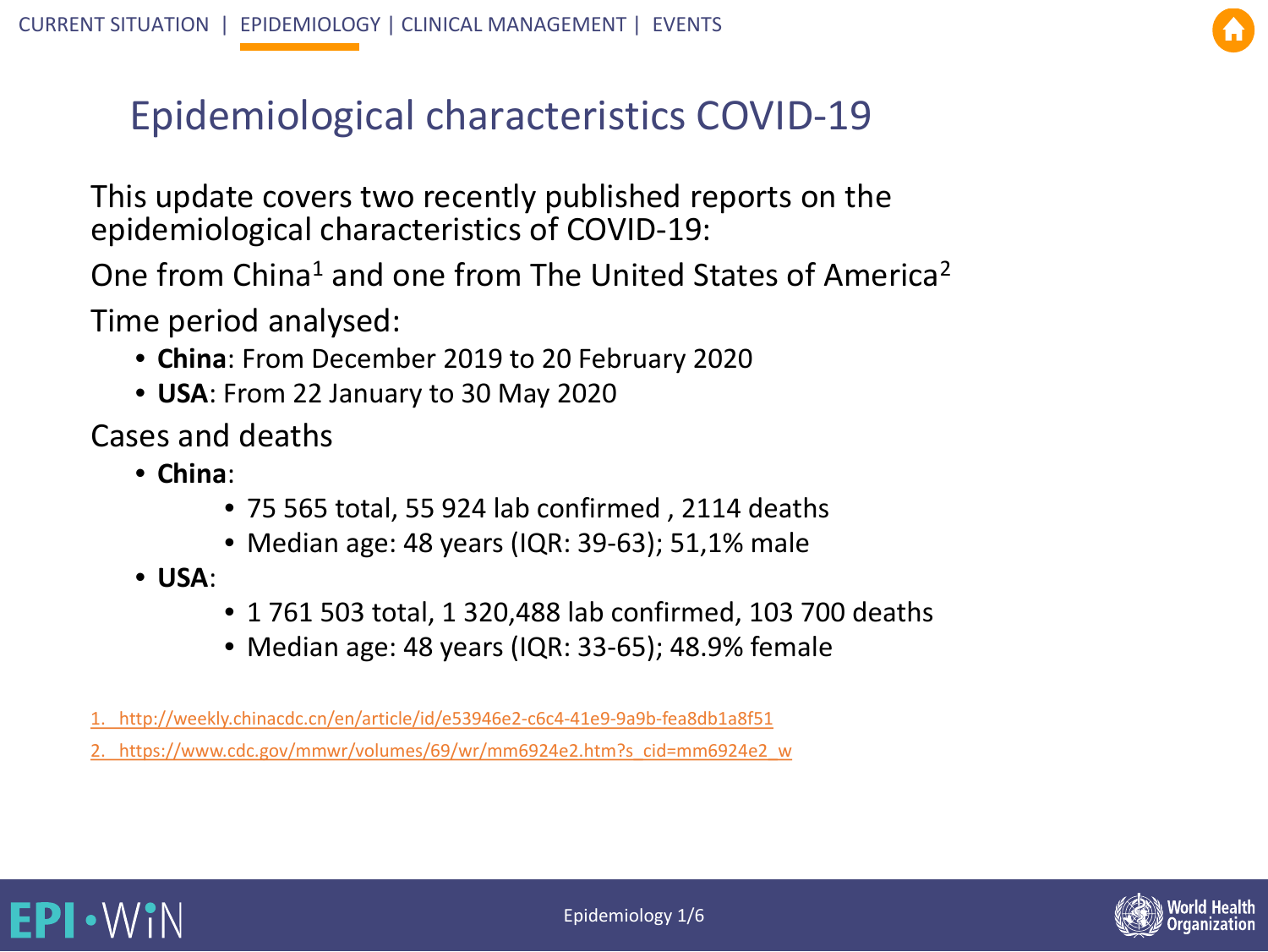#### Age distribution of l[aborato](#page-14-0)ry confirmed COVID-19 cases in China (01.12.19 – 20.02.20) and USA (22.01.20 – 30.05.20)



[1. http://weekly.chinacdc.cn/en/article/id/e53946e2-c6c4-41e9-9a9b-fea8db1a8f51](http://weekly.chinacdc.cn/en/article/id/e53946e2-c6c4-41e9-9a9b-fea8db1a8f51)

[2. https://www.cdc.gov/mmwr/volumes/69/wr/mm6924e2.htm?s\\_cid=mm6924e2\\_w](https://www.cdc.gov/mmwr/volumes/69/wr/mm6924e2.htm?s_cid=mm6924e2_w)

#### **EPI · WIN**

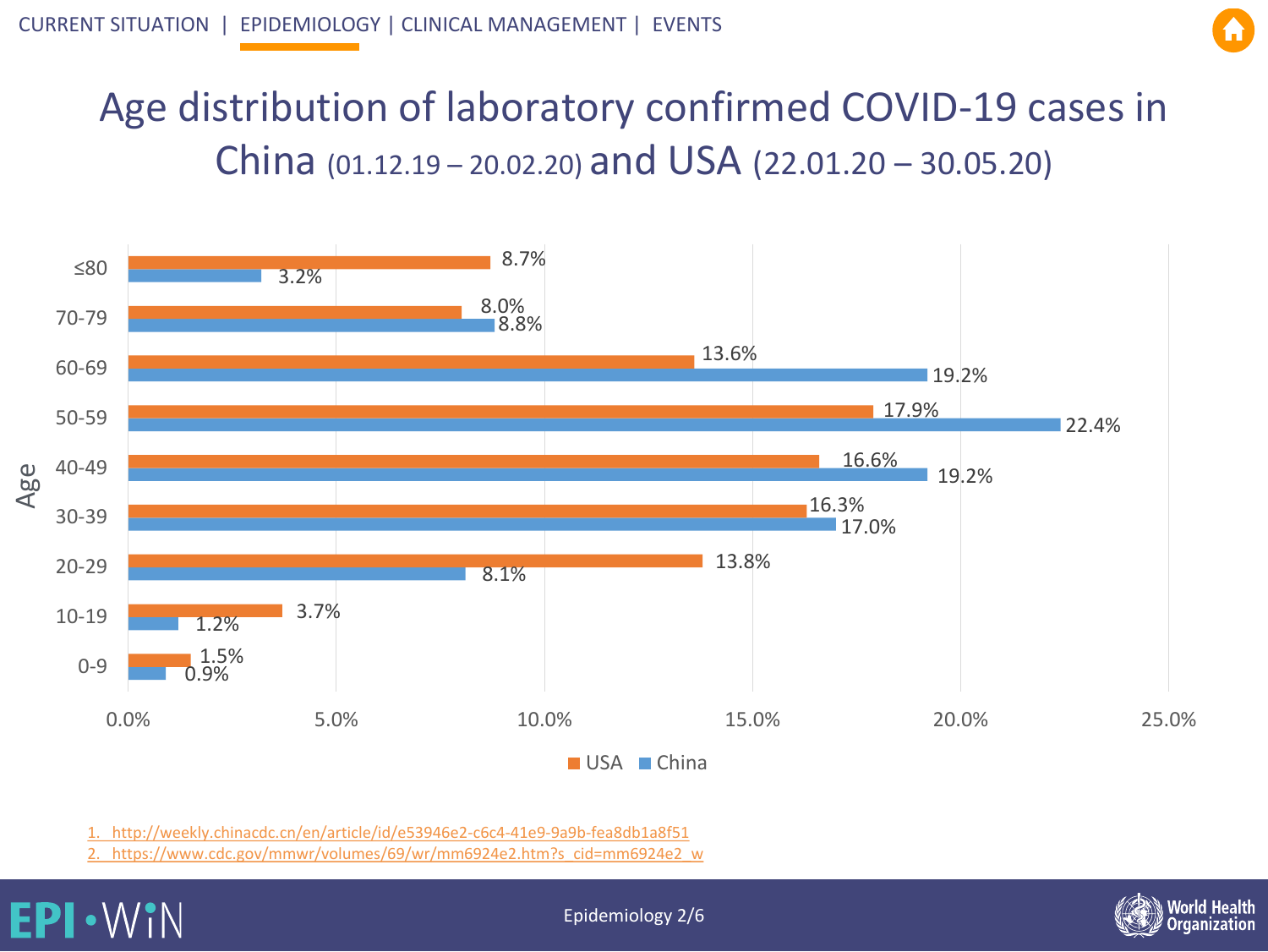#### Case fatality rat[io by](#page-6-0) [age gro](#page-14-0)up for laboratory confirmed COVID-19 cases in China (01.12.19 – 20.02.20) and USA (22.01.20 – 30.05.20)



[1. http://weekly.chinacdc.cn/en/article/id/e53946e2-c6c4-41e9-9a9b-fea8db1a8f51](http://weekly.chinacdc.cn/en/article/id/e53946e2-c6c4-41e9-9a9b-fea8db1a8f51)

[2. https://www.cdc.gov/mmwr/volumes/69/wr/mm6924e2.htm?s\\_cid=mm6924e2\\_w](https://www.cdc.gov/mmwr/volumes/69/wr/mm6924e2.htm?s_cid=mm6924e2_w)

EP WiN



Epidemiology 3/6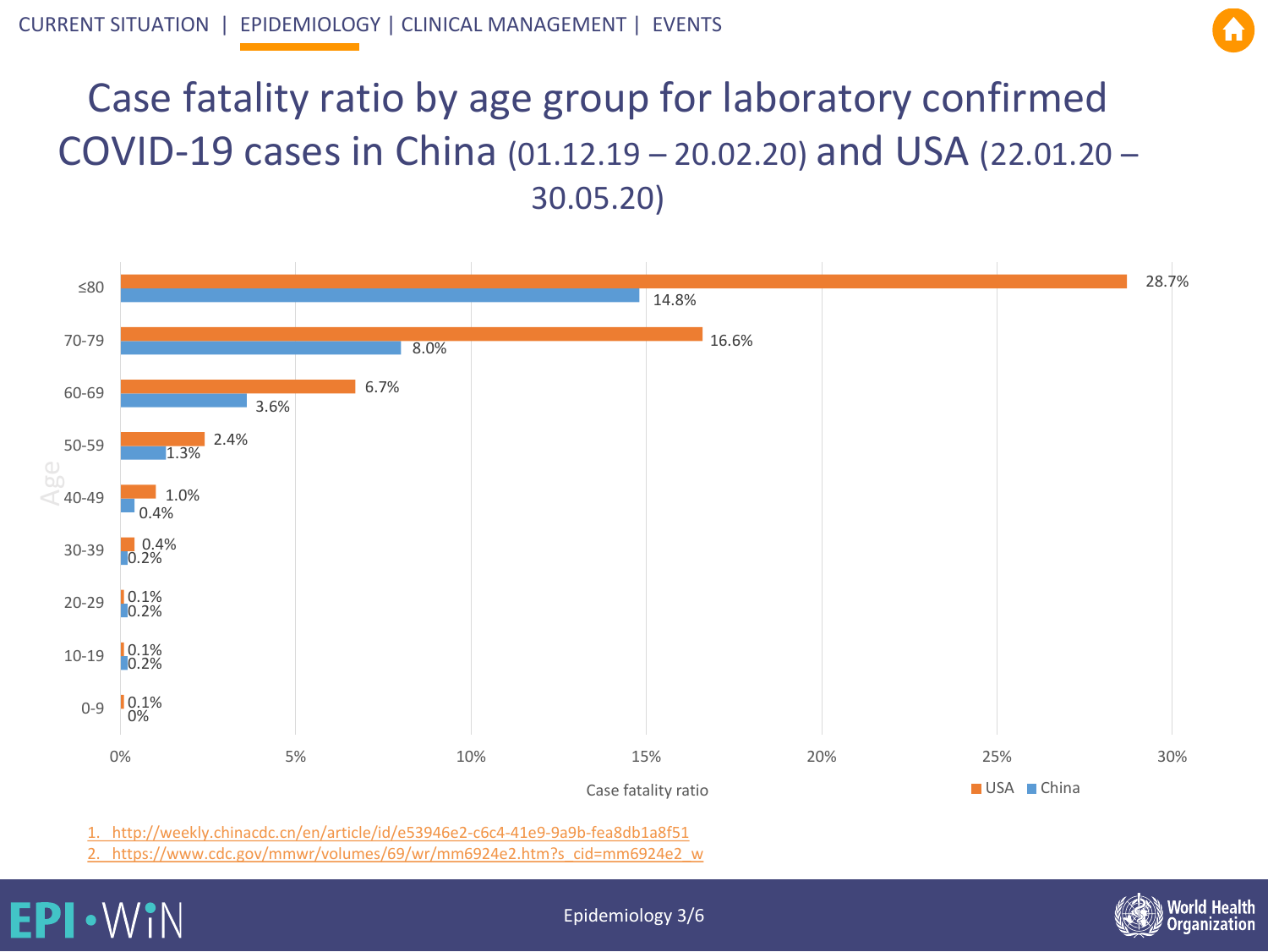

### <span id="page-6-0"></span>Proportion of cases o[f COVID](#page-14-0)-19 reporting selected symptoms – data from China (01.12.19 – 20.02.20) and USA (22.01.20 – 30.05.20)



[1. http://weekly.chinacdc.cn/en/article/id/e53946e2-c6c4-41e9-9a9b-fea8db1a8f51](http://weekly.chinacdc.cn/en/article/id/e53946e2-c6c4-41e9-9a9b-fea8db1a8f51)

[2. https://www.cdc.gov/mmwr/volumes/69/wr/mm6924e2.htm?s\\_cid=mm6924e2\\_w](https://www.cdc.gov/mmwr/volumes/69/wr/mm6924e2.htm?s_cid=mm6924e2_w)



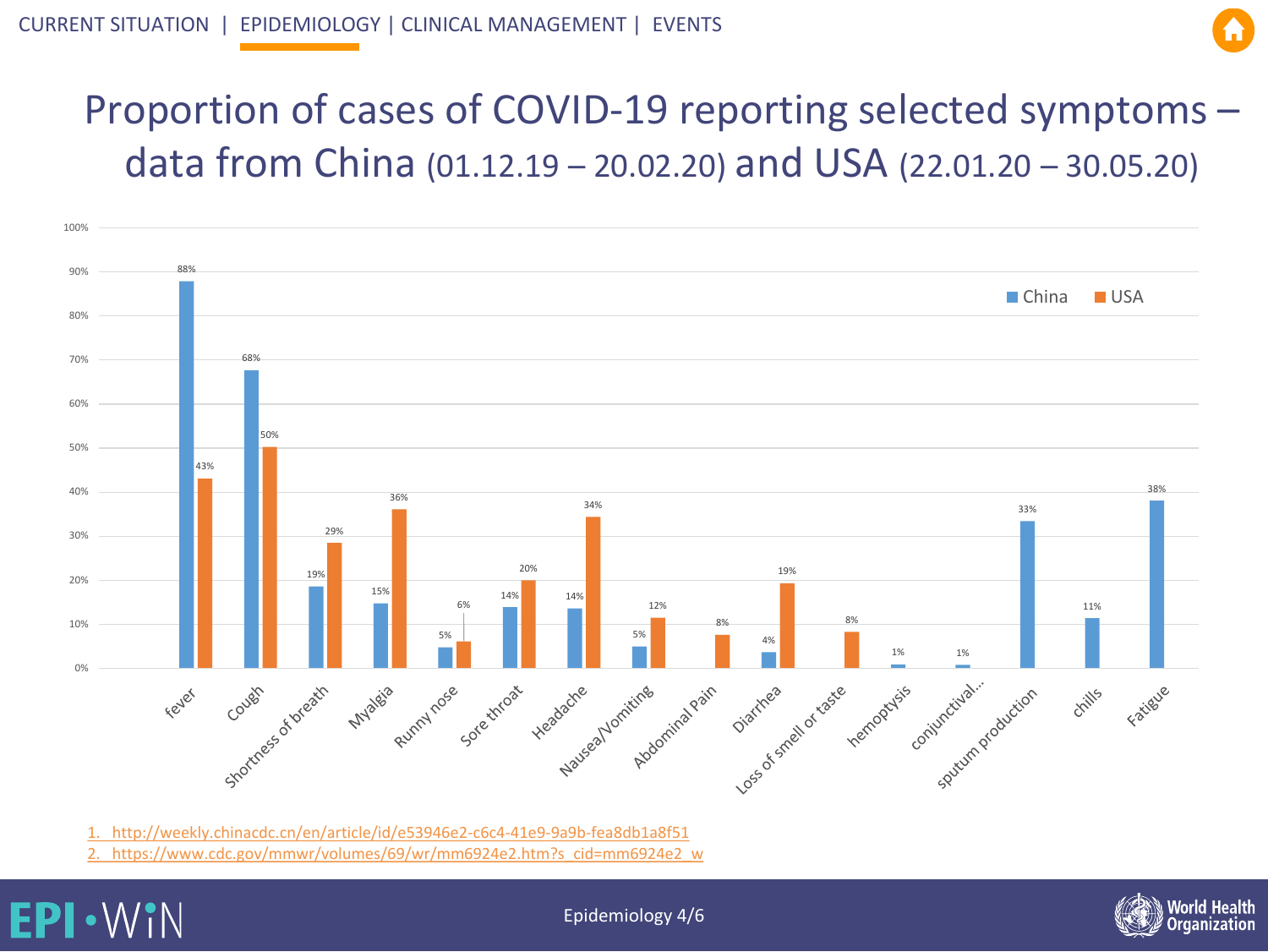

### Reported underly[ing m](#page-6-0)[edical c](#page-14-0)onditions for laboratory confirmed COVID-19 cases in China (01.12.19 – 20.02.20) and USA (22.01.20 – 30.05.20)



[1. http://weekly.chinacdc.cn/en/article/id/e53946e2-c6c4-41e9-9a9b-fea8db1a8f51](http://weekly.chinacdc.cn/en/article/id/e53946e2-c6c4-41e9-9a9b-fea8db1a8f51)

[2. https://www.cdc.gov/mmwr/volumes/69/wr/mm6924e2.htm?s\\_cid=mm6924e2\\_w](https://www.cdc.gov/mmwr/volumes/69/wr/mm6924e2.htm?s_cid=mm6924e2_w)





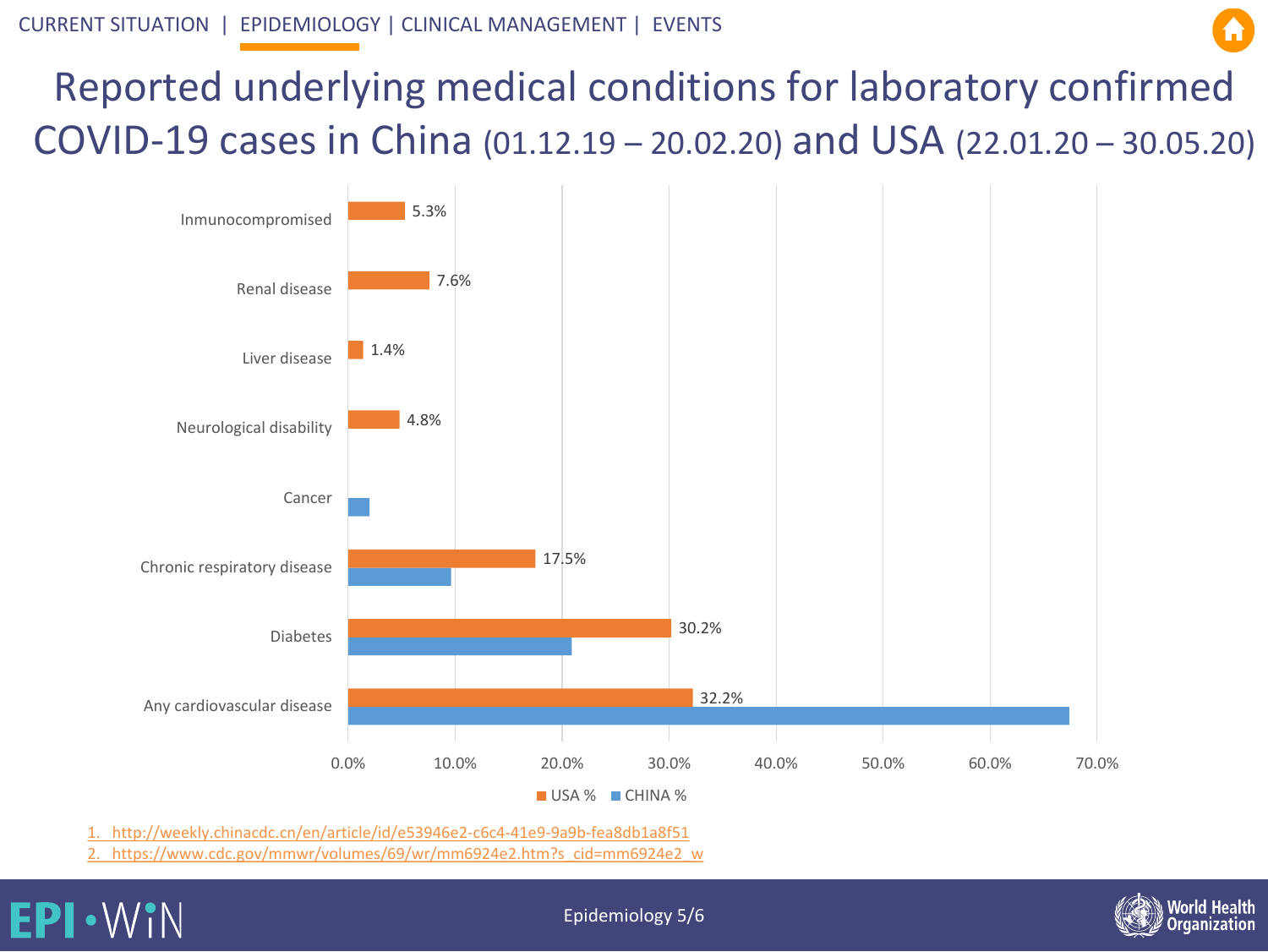

### Disease severi[ty in l](#page-6-0)[aborato](#page-14-0)ry confirmed COVID-19 cases in China (01.12.19 – 20.02.20) and USA (22.01.20 – 30.05.20)

| <b>Disease severity</b> | <b>China</b> | <b>USA</b> |
|-------------------------|--------------|------------|
| Mild to moderate        | 80%          | 84%        |
| <b>Severe</b>           | 15%          | 14%        |
| Critical                | 5%           | 2%         |

USA data:

- Hospitalization was six times more frequent among patients with a reported underlying condition (45.4%) compared to those without such conditions (7.6%)
- Death occurred 12 times more often among patients with reported underlying conditions (19.5%) compared with those without such conditions (1.6%)

[<sup>2.</sup> https://www.cdc.gov/mmwr/volumes/69/wr/mm6924e2.htm?s\\_cid=mm6924e2\\_w](https://www.cdc.gov/mmwr/volumes/69/wr/mm6924e2.htm?s_cid=mm6924e2_w)





[<sup>1.</sup> http://weekly.chinacdc.cn/en/article/id/e53946e2-c6c4-41e9-9a9b-fea8db1a8f51](http://weekly.chinacdc.cn/en/article/id/e53946e2-c6c4-41e9-9a9b-fea8db1a8f51)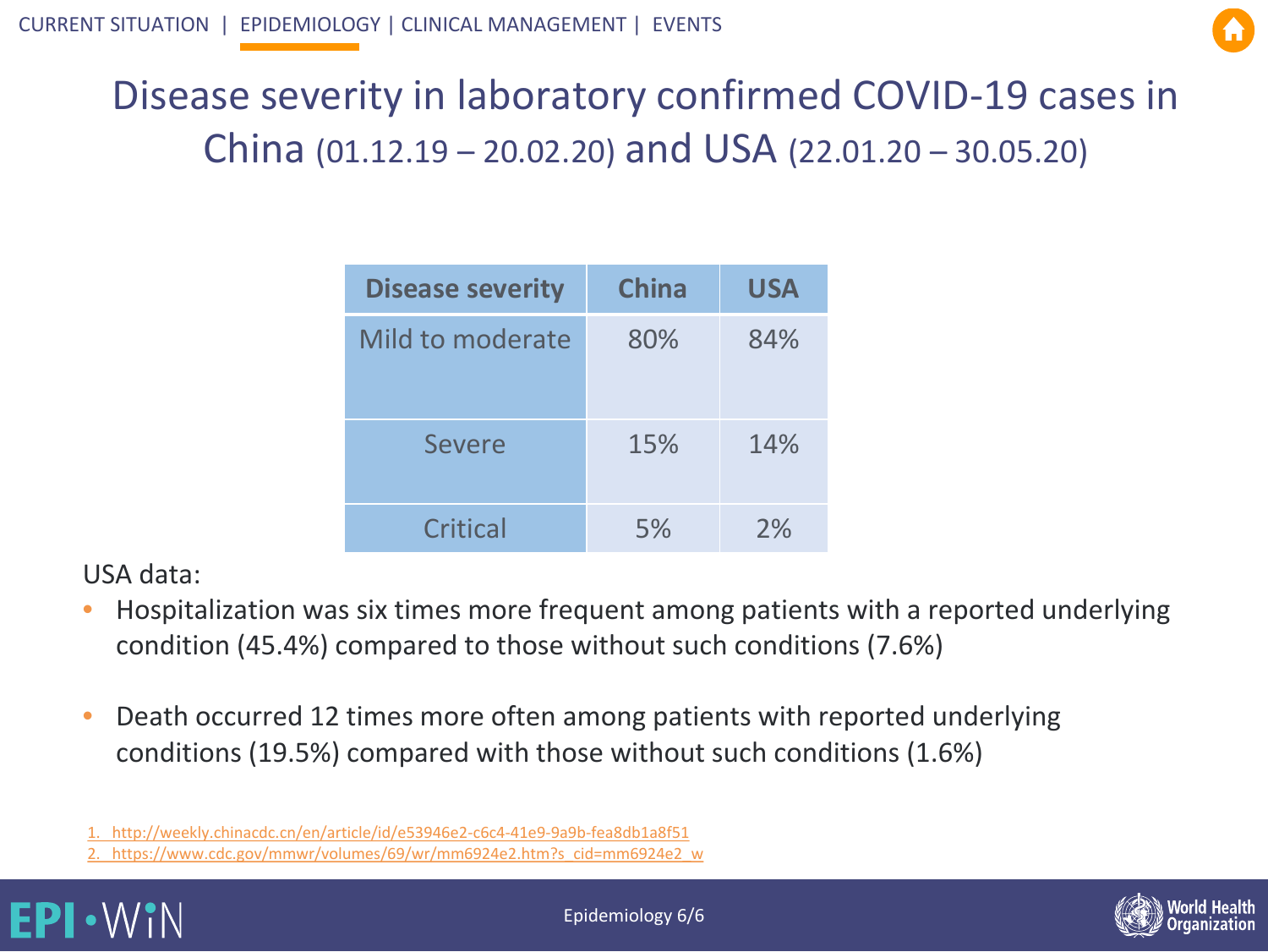#### Clinical disease [progres](#page-14-0)sion for COVID-19







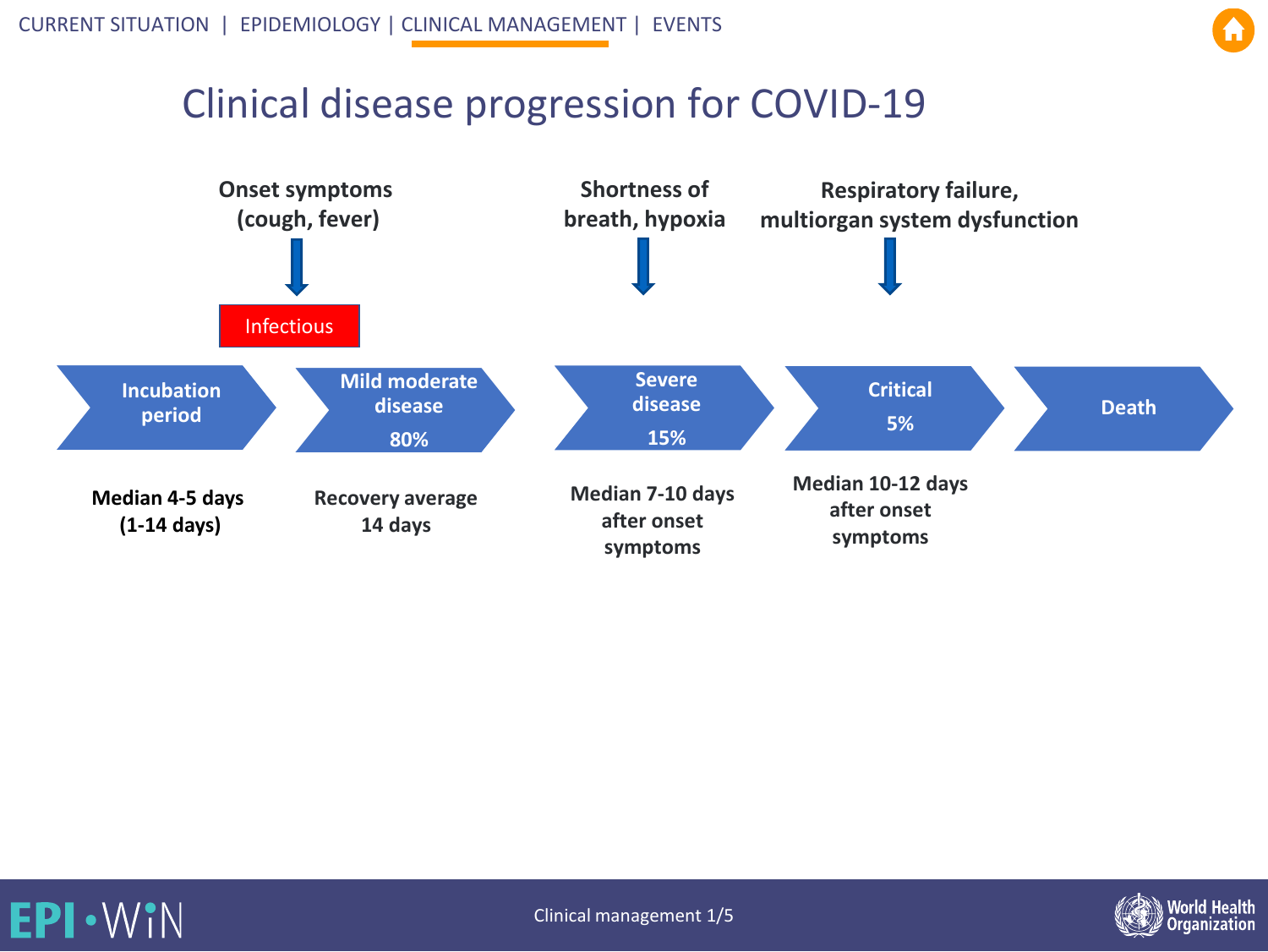

### Care of sus[pecte](#page-6-0)[d or con](#page-14-0)firmed mild COVID-19: symptomatic treatment

- Isolate to stop virus transmission, at a designated COVID-19 health facility, community facility or at home.
- Give symptomatic treatment such as antipyretics for fever and pain, adequate nutrition and appropriate rehydration.
- Counsel patients about signs and symptoms that should prompt urgent care.
- $\triangleright$  Antibiotic therapy or prophylaxis are not indicated







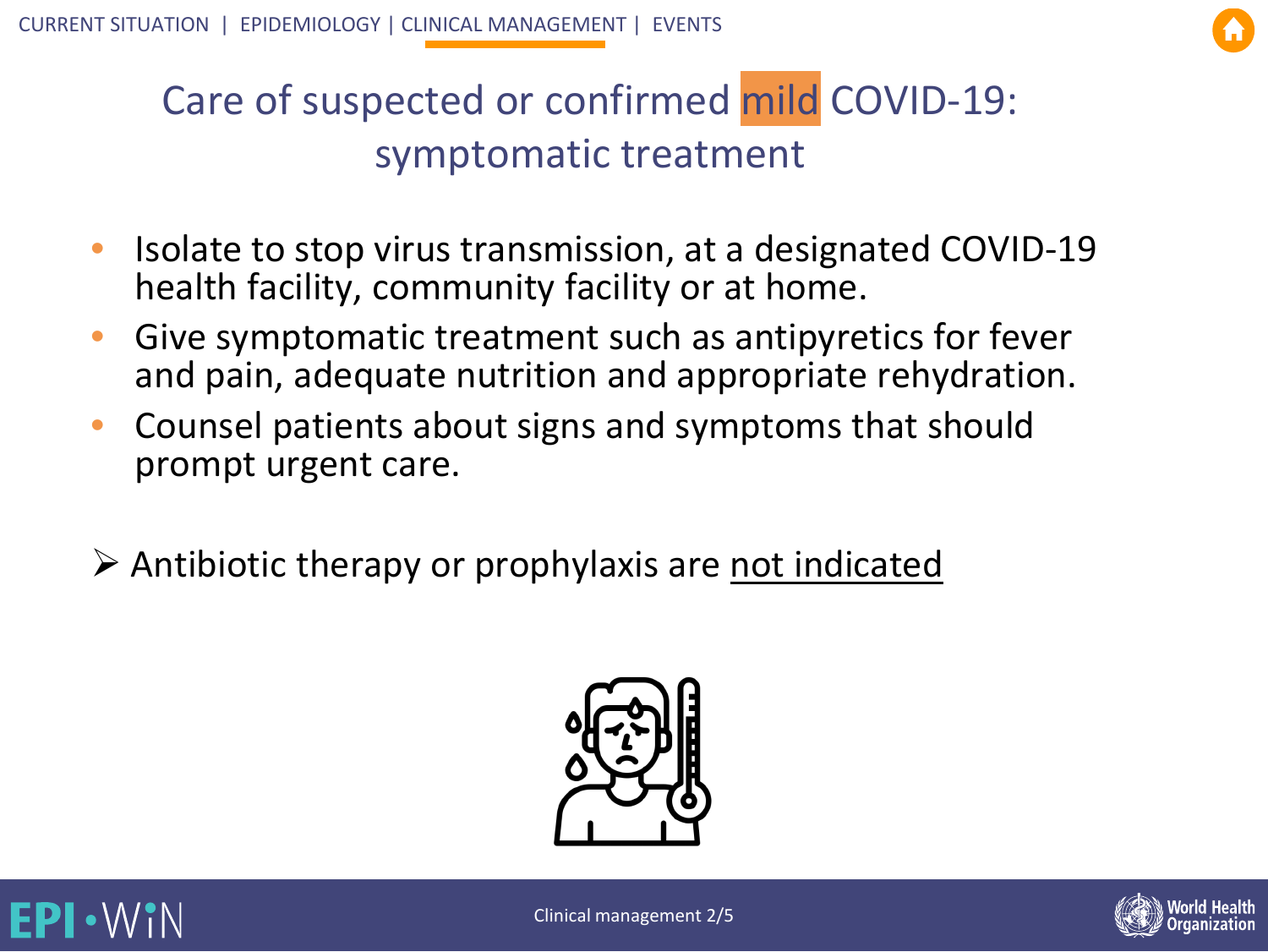

## Care of moderate [COVID](#page-14-0)-19 with pneumonia

- Isolate to stop virus transmission, at a designated COVID-19 health facility, community facility or at home. Patients with moderate illness may not require hospitalization.
- For patients at higher risk of severe disease, isolation in hospital is preferred.
- Antibiotics are not indicated unless there is clinical suspicion of a bacterial infection
- Monitor closely for signs or symptoms of disease progression.





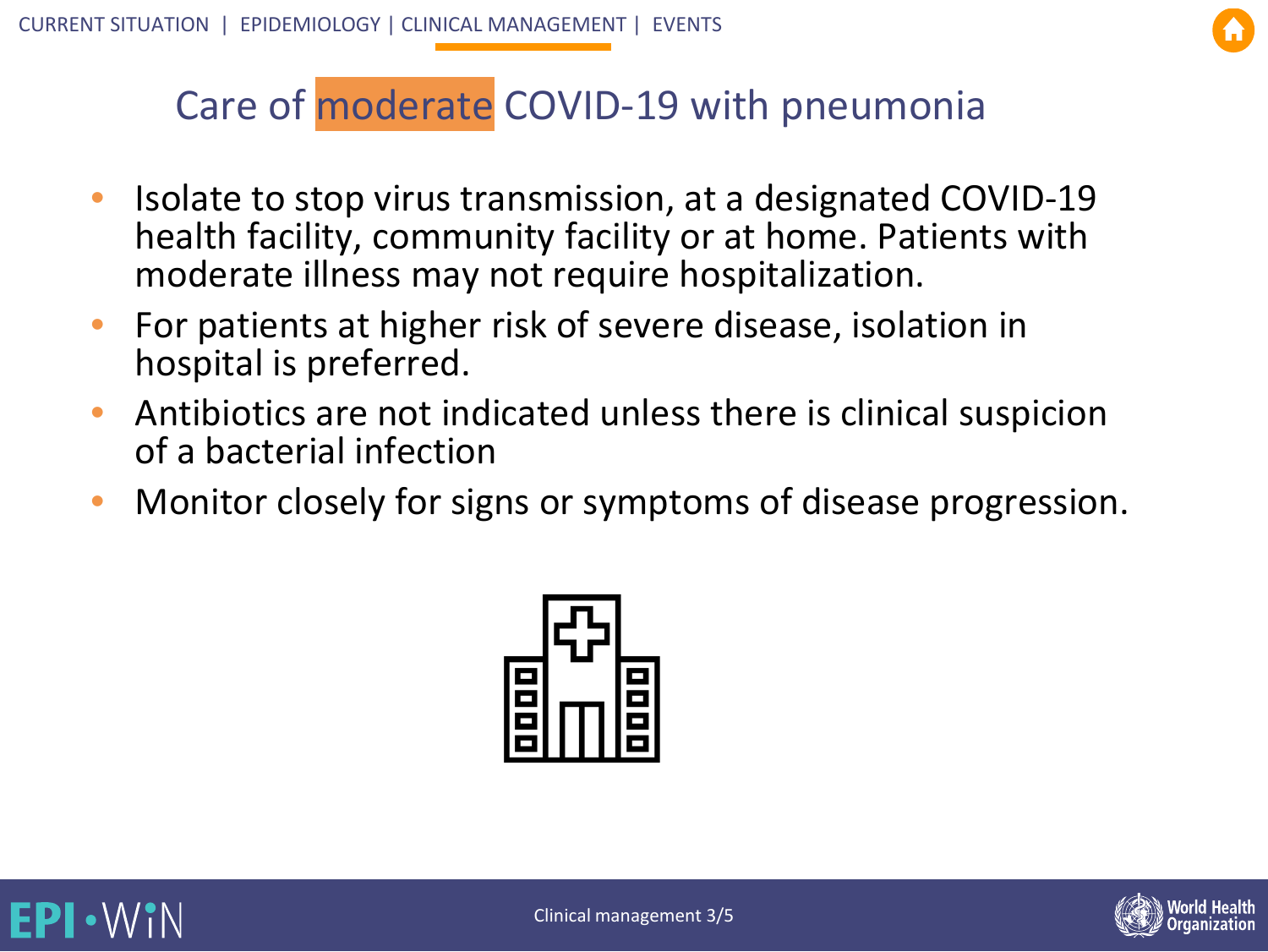

### <span id="page-12-0"></span>Care of severe COV[ID-19 w](#page-14-0)ith pneumonia

- Equip all areas for severely ill patients with functioning oxygen system.
- Closely monitor patients for signs of clinical deterioration, such as rapidly progressive respiratory failure and shock; respond immediately with supportive care interventions.
- Monitor patients for signs of thromboembolism or related conditions, such as stroke, deep venous thrombosis, pulmonary embolism or acute coronary syndrome.





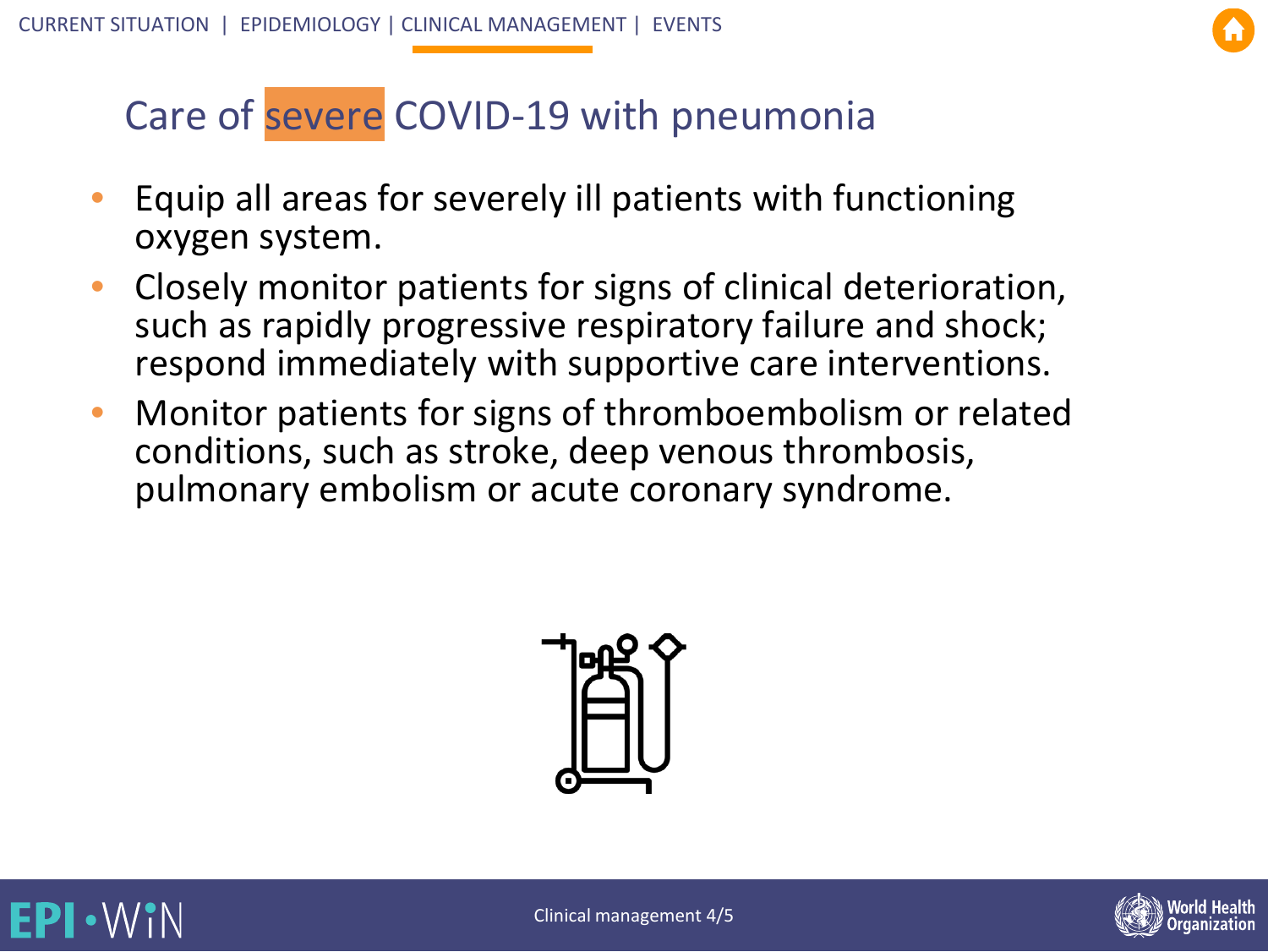#### Recovery trial: Dexam[ethasone](#page-14-0) in ventilated COVID-19 patients

- Statement by trial investigators (University of Oxford)
- $\triangleright$  The results have not been published in a journal yet
- Over 6000 hospitalized patients were randomized to receive either dexamethasone (6 mg daily) or usual care for 10 days
- Dexamethasone was associated with significantly fewer deaths among patients compared with those given usual care
- Patients on oxygen: dexa group had one-fifth fewer deaths compared to usual care
- ❖ Patients on ventilator: dexa group had one-third fewer deaths compared to usual care
- For patients who didn't require oxygen or respiratory support, there was no observed additional benefit with dexamethasone

[https://www.recoverytrial.net/news/low-cost-dexamethasone-reduces-death-by-up-to-one-third-in-hospitalised-patients-with-severe-respiratory-complications-of](https://www.recoverytrial.net/news/low-cost-dexamethasone-reduces-death-by-up-to-one-third-in-hospitalised-patients-with-severe-respiratory-complications-of-covid-19)covid-19